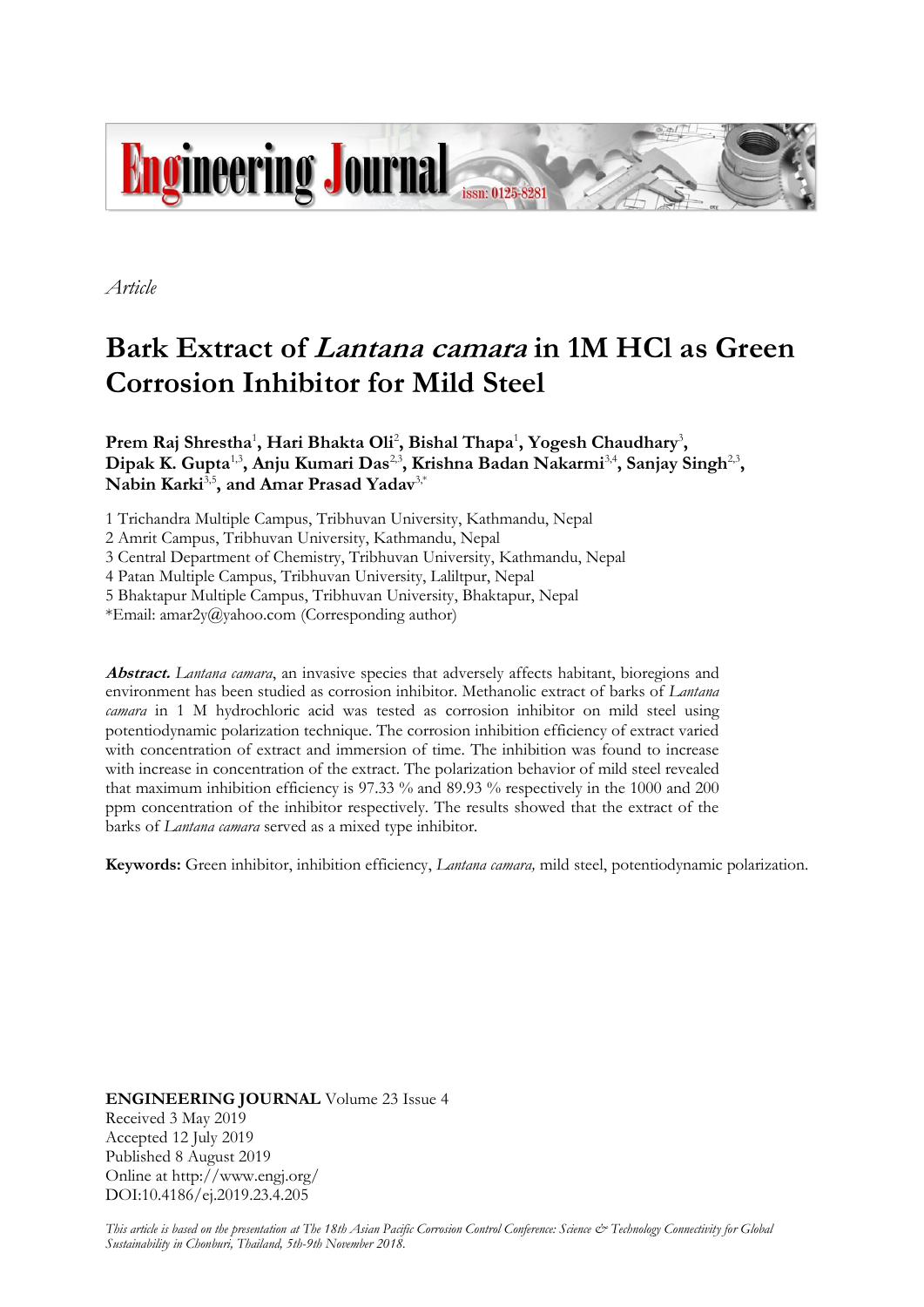## **1. Introduction**

Mild Steel suffers from corrosion which is a slow foe that should be accepted as unavoidable phenomenon. However, it causes serious problem in daily life and greatly affect economy. The survey of 2016 by National Association of Corrosion Engineers (NACE) estimated the global cost of corrosion as \$2.5 trillion; equivalent to 3.4% of a country's Gross Domestic Product (GDP) [1]. That is why investigators are attracted towards the corrosion study and its control in recent years.

Mild Steel is the excellent materials used in structural and construction applications. It is well known ferrous alloy having outstanding combination of mechanical properties, ease of fabrication, excellent weldability, and low purchasing cost [2]. However, it has a low corrosion resistance especially in acidic environments [3]. Owing to its universal use in the design of vessels, storage devices and other industrial accessories used in food, petro-chemical and chemical plants where acidified solutions are frequently utilized, this has been a major cause of concern [4].

Corrosion control is the matter of concern from applications point of view and it has been reported that inhibitors are needed to be used which act as a barrier to reduce the aggressiveness of the environments against the corrosion attack [5, 6]. Owing to toxicity of chromate and organic inhibitors, green corrosion inhibitors that are environmentally safe and readily available has been a growing trend in the use of natural products such as essential oils as corrosion inhibitors for metals in acid cleaning processes [7]. Natural products obtained from plant containing alkaloids act as inhibitor. They are environmentally friendly and cheap. Nepal is blessed with natural products. Herbs and shrubs are widely distributed in nature [8]. Organic compounds can be adsorbed on the metal surface, block the active sites on the surface and thereby reduce the corrosion rate. However, synergistic (and antagonistic) effects are often expected with these mixtures of compounds that may affect their inhibition efficiency. The extracts of many plants have been reported as excellent inhibitors for corrosion of steel in acidic solutions [9-12]. Many extracts of common plants have been found useful in this regard – plants such as Tithonia diversifolia [13], Jatropha curcas [14], Rice husk [15], Aquilaria crassna [16], Prunus cerasus [17], Moringa oleifera [18], Murraya koenigii [19] , Aloe vera [20,21] Artemesia vulgaris [22 ] and Pogostemo benghalensis [23, 24 ] have been investigated and efforts are still going on to search for more green inhibitor alternatives [25, 26]. *Lantana camara* (Verbenaceae) is a small perennial shrubs which can grow to around 2 m tall and form dense surroundings in a variety of environment which is highly variable ornamental shrub, native of the neotropics. This plant is abundant in all over Nepal. Extract of this plant contains alkaloids, flavonoids, terperoids, saponins and tannins [27] and therefore, this study aims to study corrosion inhibition efficiency of bark extract of this plant for mild steel corrosion in acidic medium.

# **2. Materials and Method:**

# **2.1. Preparation of Extract**

The barks of *Lantana camara* were collected from Katyani, Kathmandu, Nepal (Latitude: **27°41'43.44"** Longitude: **85°20'43.08")** and dried for 1 month in the shade. Then the dried barks were crushed into the powder form with the help of grinding machine. Methanolic extract of *Lantana camara* was obtained by cold percolation followed by evaporation in dry state.

# **2.2. Inhibitor Solution**

1000 mL of 1M HCl was prepared and 1g of the extract was dissolved in it by using magnetic stirrer. Then the mixture was filtrated to remove undissolved extract. Thus, prepared solution was of 1000 ppm concentration. From the stock solution, solution of different concentrations 800, 600, 400 and 200 ppm were prepared using 1M HCl as a solvent by serial dilution.

# **2.3. Preparation of Mild Steel Sample**

The Mild Steel (MS) sample was collected from the local market of Kathmandu and cut into the desire dimension (30mm×30mm×1.6mm). The MS samples were mechanically abraded with different grade of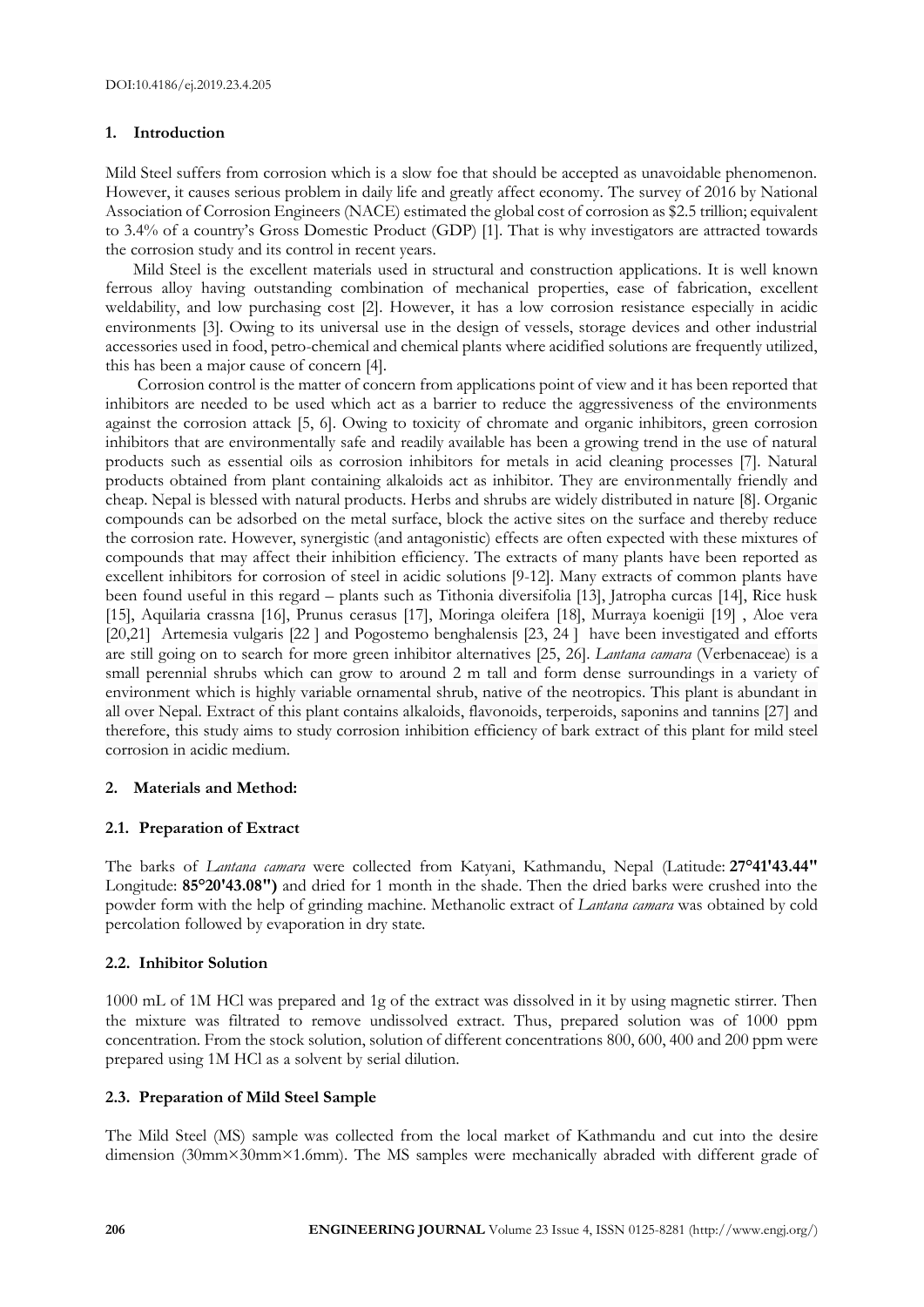silicon carbide paper (100-2000 grit) and stored in a desiccator. Before the experiment, samples were sonicated in ethanol and dried.

#### **2.4. Potentiodynamic Polarization**

Potentiodynamic polarization measurements were carried out using Hokuto Denko potentiostat (HA-151). Open circuit potential (OCP) was measured for 30 minute at an interval of 2 minutes prior to potentiodynamic polarization of MS with and without inhibitor solutions. In this measurement, mild steel sample, carbon rod and saturated calomel electrode (SCE) were used as working electrode, counter electrode and reference electrode, respectively. The samples were subjected for cathodic and anodic polarization at a sweep rate of 1 mV/s. The potentiodynamic polarization was performed for the different concentrations of inhibitor solutions. From the polarization curves, Tafel slope, corrosion potential and corrosion current were calculated. The corrosion inhibition efficiency was calculated using the relation,

Corrosion inhibition efficiency = 
$$
\frac{\text{lcorr} - \text{I*corr}}{\text{lcorr}} \times 100
$$

where Icorr = corrosion current in absence of inhibitor; I\*corr = corrosion current in the presence of inhibitor.

## **3. Results and Discussion**

## **3.1. Polarization of Mild Steel in 1M HCl and Plant Extract**

The potentiodynamic polarization of mild steel sample was performed in the presence and absence of the inhibitor solution in 1 M HCl solution. The polarization of mild steel sample was done in 1000 ppm inhibitor solution immersed for 24 hours and also immediately after the immersion (as immersed). Figure 3.1 compares the polarization behaviors of mild steel sample in 1M HCl and inhibitor solutions. From the figure it is seen that the cathodic current density decreased significantly than the anodic current density in the mild steel sample immersed for 24 hour in inhibitor solution, On the other hand, current density was decreased significantly in the mild steel sample immersed in inhibitor for 24 hours than the sample not immersed in the inhibitor solution. The decrease of current density in the case of as immersed sample shows that effect of time in adsorbing inhibitors molecules in the steel surface. After 24 h, the formation of protective layer on the mild steel surface can lead to the effective inhibition of steel corrosion. There was almost no change of corrosion potential with the addition of inhibitor solution. This is indicative of mixed type of inhibitor.

## **3.2. Effect of Concentration of Extract Solution**

The effect of concentration of the inhibitor solutions on mild steel corrosion was studied in 1M HCl solution and the results are presented in Figs. 3.2 and 3.3, respectively for the measurements just after immersion and after 24 h immersion in inhibitor solutions. The concentrations were varied from 1000 ppm to 200 ppm at 200 pm interval but results are plotted for only 1000, 600 and 200 ppm due to clarity. Figure 3.2 reveals that all the polarization curves have almost similar open circuit potentials (corrosion potential) and current density decreased on the addition of the extract. This action reflects the inhibition behavior of the extract on the mild steel.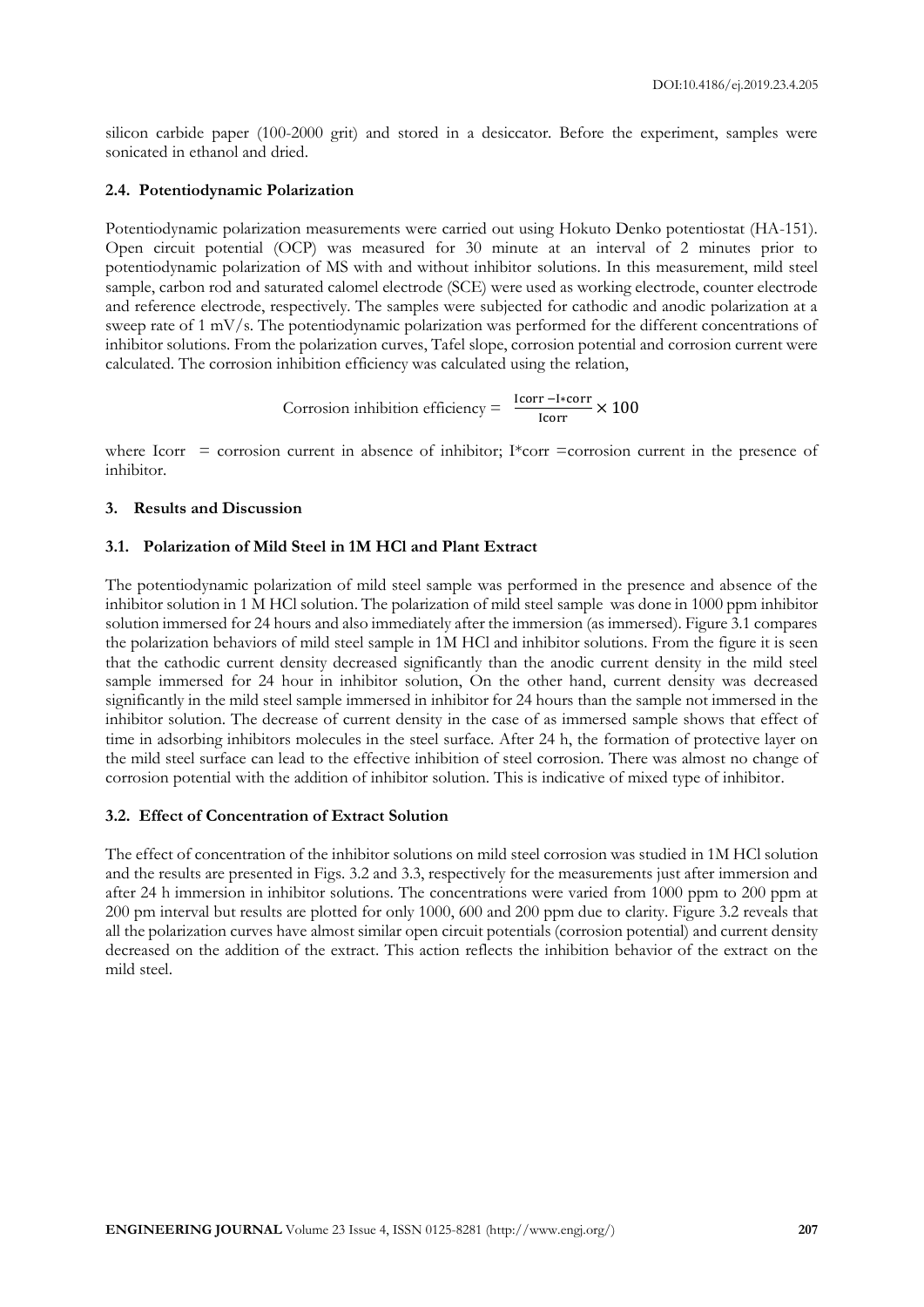

Fig. 3.1.Comparison of polarization behaviors of mild steel in 1M HCl and 1000 ppm plant extracts at different immersion time.



Fig. 3.2.Effect of concentration of *Lantana camara* extract on the polarization behavior of mild steel in 1M HCl, when polarization was done immediately after immersion (OCP measurement).

Figure 3.3 illustrates the polarization curves of mild steel in the absence and presence of *Lantana camara* extract of different concentrations (200, 600 and 1000 ppm) in 1M HCl, after immersion of mild steel sample for 24 hours. The results show similar trends of no shift of open circuit potential like in as immersed sample,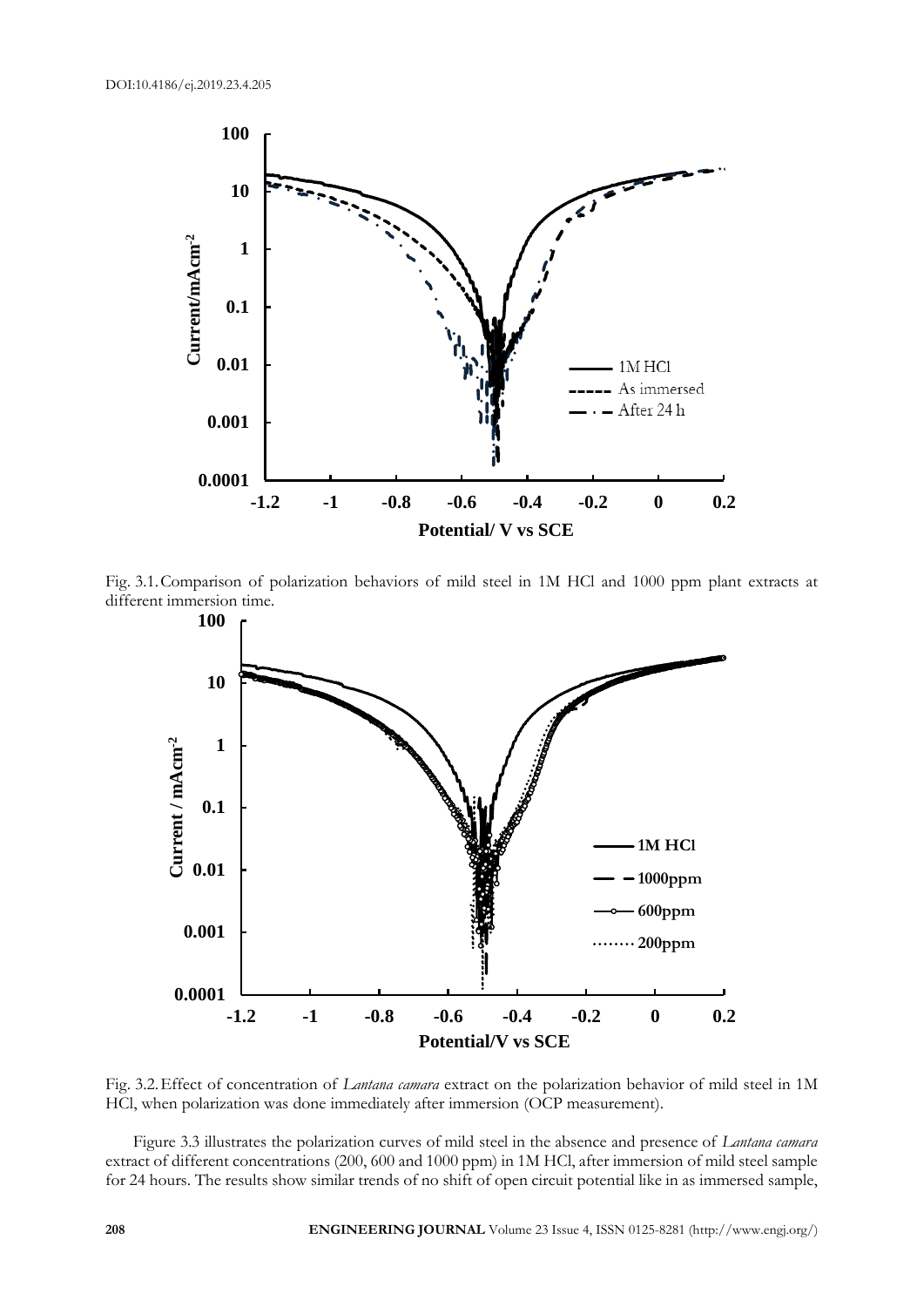which imply that inhibitor is of mixed type. On the other hand, it was clearly noticed that corrosion current density decreased more sharply with the increase in concentration of the inhibitors solution compared to as immersed sample. Therefore, it indicates the enhanced retardation of the corrosive reaction on the mild steel after long time immersion. In both cases, more than 600ppm concentration of inhibitor solution was effectively inhibiting the corrosion of mild steel. From the results, it can be concluded that the *Lantana camara* bark extract acted as a good inhibitor for corrosion of mild steel when immersed in inhibitor solution for 24 hours.



Fig. 3.3.Effect of concentration of *Lantana camara* extract on the polarization behavior of mild steel in 1M HCl when polarization was done after the MS was immersed in inhibitors solution for 24 hours.

#### **3.3. Effect of Concentration on Inhibition Efficiency**

Inhibition efficiency effect was studied at various concentration of *Lantana camara* extract in order to know how the concentration of inhibitor affects the inhibitor efficiency of plant extract. The inhibition efficiency was calculated from the data obtained from potentiodynamic polarization of Fig. 3.2 and 3.3 and plotted against different concentration of inhibitor solution as shown in Fig.4. From Fig. 3.4, it can be revealed that the inhibition efficiency of the extract on the mild steel increases with increase in the concentration of the extract. It is due to increase in the fraction of the surface covered by the adsorbed molecule with increase in concentration of extract As it can be seen that inhibition efficiency increases gradually up to 600 ppm, further increase in extract concentration did not cause any significant change in the performance of the extract. This can be due to the complete adsorption of inhibitor component onto the mild steel surface. Therefore, it can be explained that inhibitor is more effective when the MS sample is exposed above 600 ppm inhibitor solution for 24 hour. The maximum inhibition efficiency was found to be 97.33% at 1000 ppm concentration of the plant extract. However, the IE is above 90% when the inhibition efficiency was calculated for the mild steel immersed for 24 hour and it did not show any significant increase in inhibition efficiency with increase in concentration of inhibitor solution. It is due to the complete surface coverage of MS by inhibitor.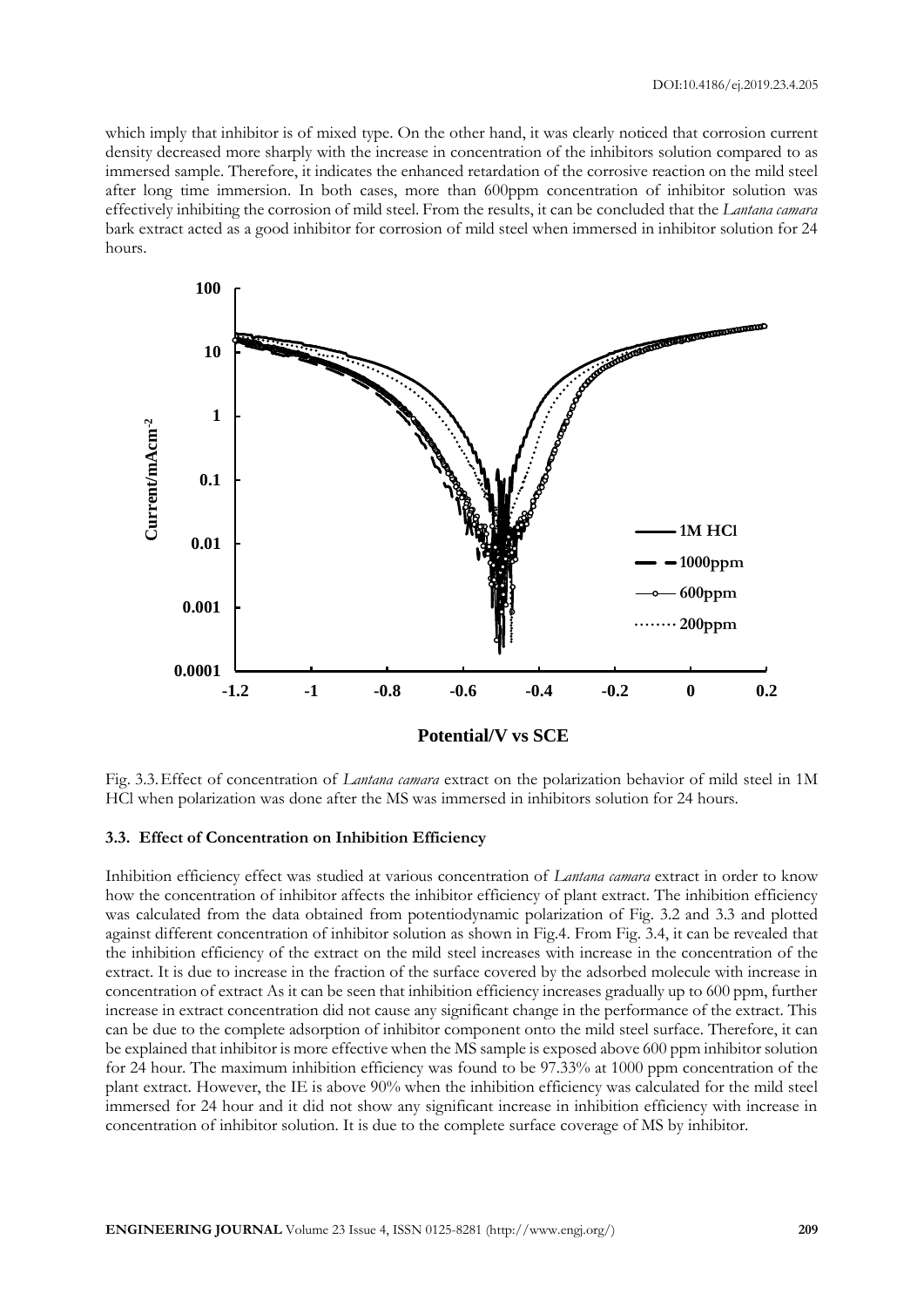

Fig. 3.4.Variation of inhibition efficiency of extract of *Lantana camara* on mild steel in 1M HCl after immersion for 24 hour and immediately after immersion.

#### **4. Conclusion**

In this study, the corrosion inhibition efficiency of the *Lantana camara* extract was studied using potentiodynamic polarization measurement in 1M HCl solution. Potentiodynamic polarization analysis of mild steel samples in presence and absence of inhibitor showed that the corrosion current density decreased significantly in the presence of inhibitor solution. It was further revealed that the efficiency was increased, when the sample was immersed for 24 hours than that of immediately immersed one. Inhibition efficiency increased with increasing the concentration of inhibitor in both the cases but the optimum efficiency of was found to be 97.33% in the sample immersed for 24 hours in 1000 ppm concentration of inhibitor solution.

#### **Acknowledgements**

The authors would like to thank Central Department of Chemistry, Tribhuvan University and Tri- Chandra Multiple Campus, Ghantaghar, Kathmandu for providing laboratory facilities.

## **References**

- [1] G. Koch, J. Varney, N. Thompson, O. Moghissi, M. Gould, and J. Payer, "International measures of prevention, application, and economics of corrosion technologies study," NACE International, 2016.
- [2] A. S. Yaro, A. A. Khadom, and R. K. Wael, "Apricot juice as green corrosion inhibitor of mild steel inphosphoric acid," *Alexandria Eng. J.*, vol. 52, no. 1, pp. 129–135, 2013.
- [3] A. K. Satapathy, G. Gunasekaran, S. C. Sahoo, K. Amit, and P. V. Rodrigues, "Corrosion inhibition by Justicia gendarussa plant extract in hydrochloric acid solution," *Corros. Sci.*, vol. 51, pp. 2848–2856, 2009.
- [4] Z. Ahmad, *Principles of Corrosion Engineering and Corrosion Control*, 1st ed. UK: Butterworth-Heinemann (Elsevier imprint), 2006.
- [5] F. Eghbali, M. H. Moayed, A. Davoodi, and N. Ebrahimi, "Critical pitting temperature (CPT) assessment of 2205 duplex stainless steel in 0.1 M NaCl at various molybdate concentrations," *Corros. Sci.*, vol. 53, no. 1, pp. 513-522, 2011.
- [6] A. S. Fouda and A. S. Ellithy, "Inhibition effect of 4-phenylthiazole derivatives on corrosion of 304L stainless steel in HCl solution," *Corros. Sci.*, vol. 51, no. 4, pp. 868-845, 2009.